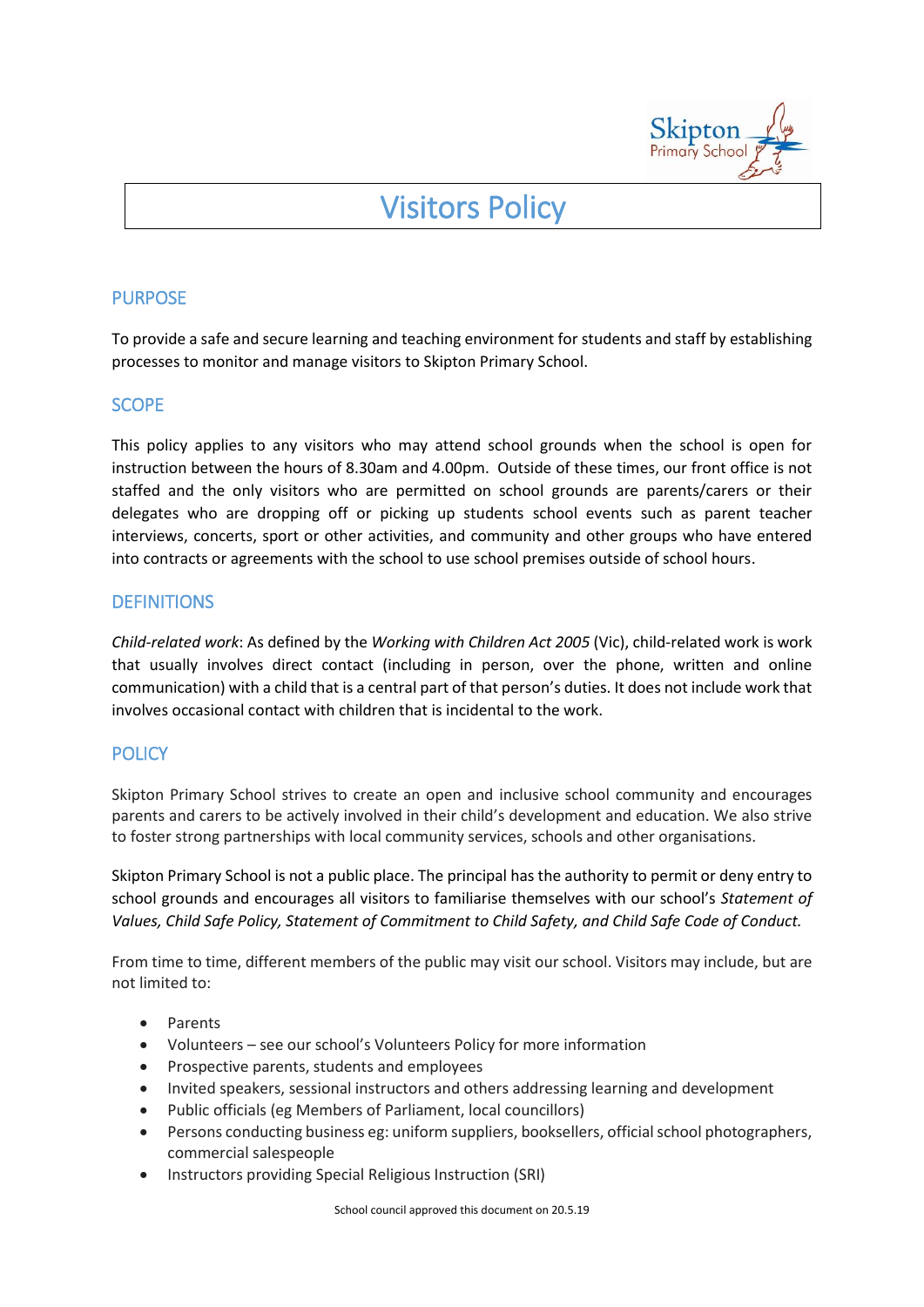- Tradespeople
- Children's services agencies
- Talent scouts
- Department of Health and Human Services workers
- Victoria Police
- Persons authorised to enter school premises (eg Worksafe inspectors, health officers etc)
- Other Department of Education and Training staff (including allied health staff) or contractors
- NDIS therapists or other allied health or health practitioners

## Sign in procedure

All visitors to Skipton Primary School are required to report to the school office on arrival (see exceptions below in relation to parents/carers). Visitors must:

- Record their name, signature, date and time of visit and purpose of visit in the visitor's book at front reception.
- Provide proof of identification to office staff upon request
- Produce their valid Working with Children Check where required by this policy (see below)
- Follow instruction from school staff and abide by all relevant policies relating to appropriate conduct on school grounds eg: Child Safety Code of Conduct, Sexual Harassment Policy, Workplace Bullying Policy, Respect for School Staff, Statement of Values etc.
- Return to the office upon departure and sign out.

Skipton Primary School will ensure that our school's Child Safety Code of Conduct/Child Safety Statement of Commitment are available and visible to visitors when they sign in.

#### **Requirements for visitors to produce a valid Working with Children Check card**

All visitors who are engaged in **child-related work** (see definition above) must have a valid WWC Check.

In some circumstances, visitors to Skipton Primary School who are **not** engaged in child-related work will also be required to produce a valid WWC Check depending on the particular circumstances of their visit. For example, Skipton Primary School will require a valid WWC Check for:

- **visitors who will be working regularly with children** during the time they are visiting, even though direct contact with children is not a central part of their normal duties
- **visitors (e.g. contractors)**, who will regularly be performing work at the school and in circumstances where they will be performing their work in an area where they will be unsupervised and around children.

Further background checks, including references, may also be requested at the discretion of the principal.

Visitors who will be working in areas away from students (e.g. a visiting auditor who will be located in the front office with administration staff) or who will be supervised and accompanied by a staff member during their visit (e.g. a Member of Parliament, a journalist, a prospective parent on a school tour) will not be required to have a WWC Check.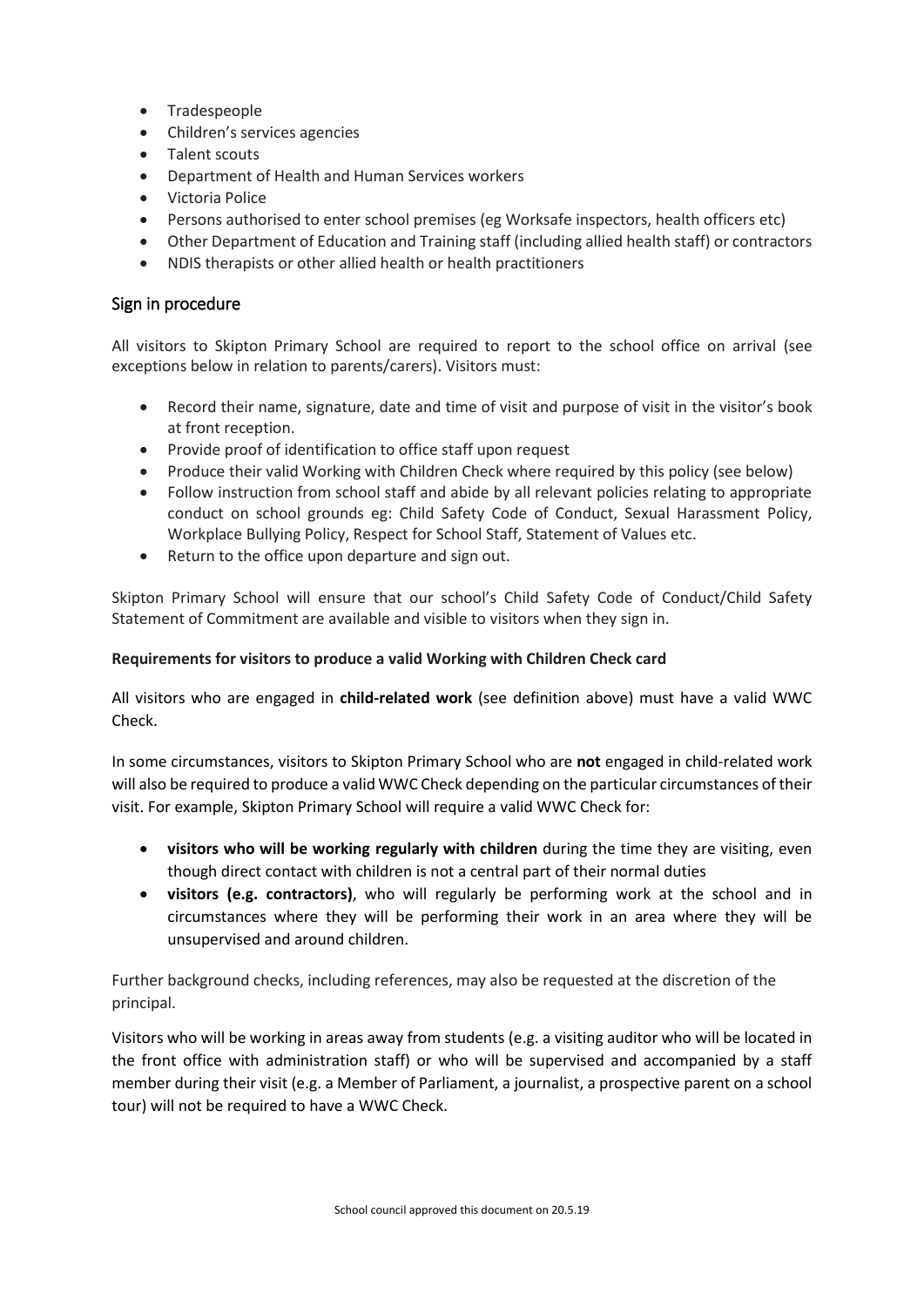Sworn Victoria Police officers or sworn Australian Federal Police officers are exempt from requiring a WWC Check but may be asked to verify that they are sworn officers by providing proof of identification.

## Invited speakers and presenters

On occasion, Skipton Primary School may invite external speakers or providers to deliver incursions, presentations, workshops and special programs for our students. Consistent with Department of Education and Training requirements, Skipton Primary School will:

- ensure that the content of presentations and programs by external providers contributes to the educational development of our students and is consistent with curriculum objectives
- ensure that any proposed visit, programs or content delivered by visitors complies with the requirement that education in Victorian government schools is secular and is consistent with the values of public education, Department policies and the *Education and Training Reform Act 2006* (Vic). In particular, programs delivered by visitors are to be delivered in a manner that supports and promotes the principles and practice of Australian democracy including a commitment to:
	- o elected government
	- o the rule of law
	- o equal rights for all before the law
	- o freedom of religion
	- o speech and association
	- o the values of openness and tolerance
- respect the range of views held by students and their families.

#### Parent visitors

We understand that there may occasionally be a reason why a parent or carer may want to speak to or see their child at school, during school hours.

If there is a particular pressing or unavoidable issue that cannot wait until the end of the school day, we ask that parents or carers call the school office to make the request to speak to or see their child during school hours.

We also ask that parents avoid arranging to visit their children at school wherever possible, as this can cause inappropriate disruptions to the school day.

All parents or carers who visit our school during school hours, other than for the purposes of school pick ups and drop offs or for specific school events (eg parent teacher interviews, concerts, assemblies etc), are required to sign in as a visitor at the school office.

## Other visitors

All business operators, tradespeople and other visitors attending the school to conduct work must report to the school office upon arrival for instruction and follow the sign in procedure outlined above.